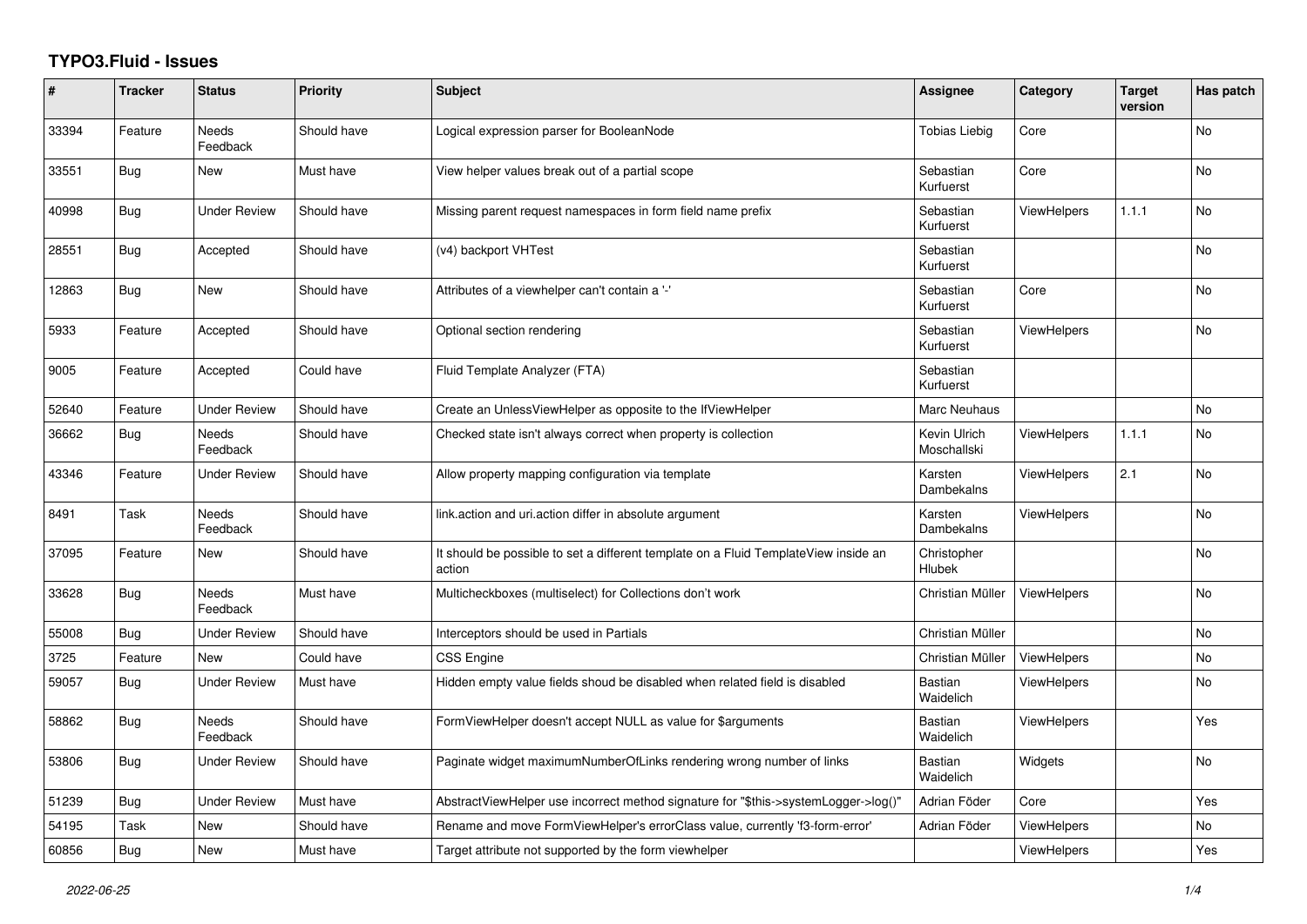| #     | <b>Tracker</b> | <b>Status</b>       | <b>Priority</b> | <b>Subject</b>                                                                                       | <b>Assignee</b> | Category    | <b>Target</b><br>version | Has patch |
|-------|----------------|---------------------|-----------------|------------------------------------------------------------------------------------------------------|-----------------|-------------|--------------------------|-----------|
| 57885 | Bug            | New                 | Must have       | Inputs are cleared from a second form if the first form produced a vallidation error                 |                 |             |                          | <b>No</b> |
| 51100 | Feature        | New                 | Must have       | Links with absolute URI should have the option of URI Scheme                                         |                 | ViewHelpers |                          | No        |
| 49038 | Bug            | New                 | Must have       | form select does not select the first item if prependOptionValue is used                             |                 |             |                          | No        |
| 45384 | Bug            | New                 | Must have       | Persisted entity object in widget-configuration cannot be deserialized (after reload)                |                 | Widgets     | 2.0.1                    | <b>No</b> |
| 40064 | Bug            | New                 | Must have       | Multiselect is not getting persisted                                                                 |                 | ViewHelpers |                          | No        |
| 38369 | Bug            | <b>New</b>          | Must have       | Resource ViewHelpers should not fall back to request package                                         |                 | View        |                          | No        |
| 27607 | Bug            | New                 | Must have       | Make Fluid comparisons work when first element is STRING, second is NULL.                            |                 | Core        |                          | No        |
| 5636  | Task           | <b>Under Review</b> | Must have       | Form_RadioViewHelper and CheckBoxViewHelper miss check for existing object<br>before it is accessed. |                 |             |                          | No        |
| 65424 | Bug            | <b>Under Review</b> | Should have     | SelectViewHelper must respect option(Value Label)Field for arrays                                    |                 | ViewHelpers |                          | No        |
| 60271 | Feature        | New                 | Should have     | Paginate viewhelper, should also support arrays                                                      |                 |             |                          | No        |
| 60003 | Feature        | <b>New</b>          | Should have     | Add required-Attribute to f:form.password                                                            |                 | ViewHelpers |                          | No        |
| 58983 | Bug            | New                 | Should have     | format.date does not respect linebreaks and throws exception                                         |                 |             |                          | No        |
| 58921 | Bug            | <b>New</b>          | Should have     | f:form.* VHs crash if NOT inside f:form but followed by f:form                                       |                 |             |                          | <b>No</b> |
| 56237 | Task           | New                 | Should have     | in-line (Condition) View Helpers should not evaluate on parsing                                      |                 |             |                          | No        |
| 54284 | Bug            | New                 | Should have     | Default Option for Switch/Case VH                                                                    |                 | ViewHelpers |                          | No        |
| 52591 | Bug            | <b>New</b>          | Should have     | The Pagination Widget broken for joined objects                                                      |                 |             |                          | <b>No</b> |
| 52536 | Bug            | <b>Under Review</b> | Should have     | Errorclass not set if no property-attribute set                                                      |                 |             |                          |           |
| 52419 | Bug            | New                 | Should have     | Wrong PHPDocs notation for default value inline f:translate viewhelper                               |                 |             | 2.0                      | <b>No</b> |
| 51277 | Feature        | <b>New</b>          | Should have     | ViewHelper context should be aware of actual file occurrence                                         |                 |             |                          | No        |
| 50888 | Bug            | <b>Under Review</b> | Should have     | WSOD by changing name of section and if Fluid caches are generated                                   |                 |             |                          | No        |
| 49756 | Feature        | <b>Under Review</b> | Should have     | Select values by array key in checkbox viewhelper                                                    |                 |             |                          | No        |
| 49600 | Bug            | New                 | Should have     | f:form tag shown as a HTML on frontend                                                               |                 | ViewHelpers |                          | No        |
| 47669 | Task           | New                 | Should have     | FormViewHelper does not define the default request method                                            |                 |             |                          | No        |
| 47006 | Bug            | <b>Under Review</b> | Should have     | widget identifier are not unique                                                                     |                 |             |                          | No        |
| 46545 | Feature        | New                 | Should have     | Better support for arrays in options of SelectViewHelper                                             |                 |             |                          | No        |
| 46289 | Bug            | Needs<br>Feedback   | Should have     | Enable Escaping Interceptor in XML request format                                                    |                 | View        | 2.0.1                    | No        |
| 46257 | Feature        | <b>Under Review</b> | Should have     | Add escape sequence support for Fluid                                                                |                 | Core        |                          | No        |
| 46091 | Task           | Needs<br>Feedback   | Should have     | Show source file name and position on exceptions during parsing                                      |                 |             |                          | No        |
| 45394 | Task           | New                 | Should have     | Forwardport Unit test for standalone view                                                            |                 | View        |                          | No        |
| 45345 | Feature        | Needs<br>Feedback   | Should have     | Easy to use comments for fluid that won't show in output                                             |                 |             |                          |           |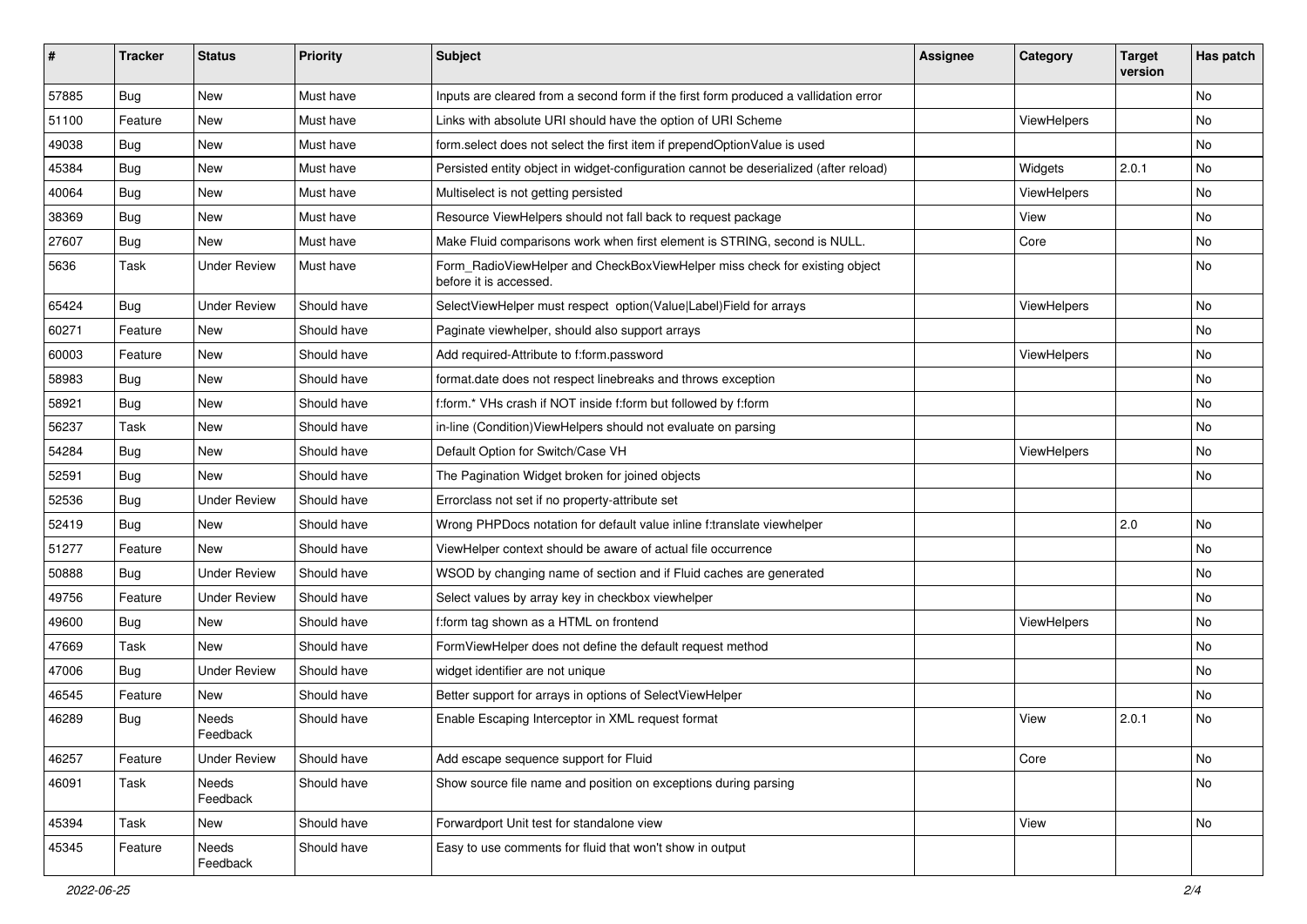| #     | <b>Tracker</b> | <b>Status</b>       | <b>Priority</b> | Subject                                                                                                     | <b>Assignee</b> | Category    | <b>Target</b><br>version | Has patch |
|-------|----------------|---------------------|-----------------|-------------------------------------------------------------------------------------------------------------|-----------------|-------------|--------------------------|-----------|
| 45153 | Feature        | New                 | Should have     | f:be.menus.actionMenuItem - Detection of the current select option is insufficient                          |                 |             |                          | <b>No</b> |
| 44234 | Bug            | <b>Under Review</b> | Should have     | selectViewHelper's sorting does not respect locale collation                                                |                 | ViewHelpers | 2.1                      | No        |
| 43072 | Task           | New                 | Should have     | Remove TOKENS for adding templates fallback in Backporter                                                   |                 | View        |                          | No        |
| 43071 | Task           | New                 | Should have     | Remove TOKENS for adding fallback teplates in B                                                             |                 |             |                          | No        |
| 42743 | Task           | New                 | Should have     | Remove inline style for hidden form fields                                                                  |                 |             |                          | No        |
| 42397 | Feature        | New                 | Should have     | Missing viewhelper for general links                                                                        |                 |             |                          | No        |
| 40081 | Feature        | New                 | Should have     | Allow assigned variables as keys in arrays                                                                  |                 |             |                          | No        |
| 39990 | Bug            | New                 | Should have     | Same form twice in one template: hidden fields for empty values are only rendered<br>once                   |                 | Core        |                          | No        |
| 39936 | Feature        | New                 | Should have     | registerTagAttribute should handle default values                                                           |                 | ViewHelpers |                          | No        |
| 38130 | Feature        | New                 | Should have     | Checkboxes and multiple select fields should have an assignable default value                               |                 |             |                          | No        |
| 37619 | Bug            | New                 | Should have     | Fatal Error when using variable in name attribute of Section ViewHelper                                     |                 | ViewHelpers |                          | No        |
| 36655 | Bug            | New                 | Should have     | <b>Pagination Links</b>                                                                                     |                 | Widgets     |                          | No        |
| 36410 | Feature        | New                 | Should have     | Allow templates to send arguments back to layout                                                            |                 | ViewHelpers |                          | No        |
| 34682 | Bug            | <b>Under Review</b> | Should have     | Radio Button missing checked on validation error                                                            |                 | ViewHelpers |                          | No        |
| 33215 | Feature        | New                 | Should have     | RFC: Dynamic values in ObjectAccess paths                                                                   |                 |             |                          | No        |
| 32035 | Task           | New                 | Should have     | Improve fluid error messages                                                                                |                 | Core        |                          | Yes       |
| 31955 | Feature        | New                 | Should have     | f:uri.widget                                                                                                |                 | Widgets     |                          | No        |
| 30937 | Bug            | <b>New</b>          | Should have     | CropViewHelper stringToTruncate can't be supplied so it can't be easily extended                            |                 | ViewHelpers |                          | Yes       |
| 28554 | Bug            | New                 | Should have     | (v4) implement feature flag to disable caching                                                              |                 |             |                          | No        |
| 28553 | Bug            | New                 | Should have     | improve XHProf test setup                                                                                   |                 |             |                          | No        |
| 28552 | Bug            | New                 | Should have     | (v5) write ViewHelper test for compiled run; adjust functional test to do two passes<br>(uncached & cached) |                 |             |                          | No        |
| 28550 | Bug            | New                 | Should have     | (v4) make widgets cacheable, i.e. not implement childnodeaccess interface                                   |                 |             |                          | No        |
| 28549 | Bug            | New                 | Should have     | make widgets cacheable, i.e. not implement childnodeaccess interface                                        |                 |             |                          | No        |
| 13045 | Bug            | New                 | Should have     | Entity decode of strings are different between if-conditions and output of variable                         |                 |             |                          |           |
| 10911 | Task           | New                 | Should have     | Tx Fluid ViewHelpers Form AbstractFormViewHelper->renderHiddenIdentityField<br>should be more reliable      |                 | ViewHelpers |                          | No        |
| 9950  | Task           | New                 | Should have     | Binding to nested arrays impossible for form-elements                                                       |                 | ViewHelpers |                          |           |
| 9514  | Feature        | New                 | Should have     | Support explicit Array Arguments for ViewHelpers                                                            |                 |             |                          |           |
| 8648  | Bug            | New                 | Should have     | format.crop ViewHelper should support all features of the crop stdWrap function                             |                 | ViewHelpers |                          | No        |
| 4704  | Feature        | New                 | Should have     | Improve parsing exception messages                                                                          |                 | Core        |                          |           |
| 3481  | <b>Bug</b>     | New                 | Should have     | Use ViewHelperVariableContainer in PostParseFacet                                                           |                 | Core        |                          | No        |